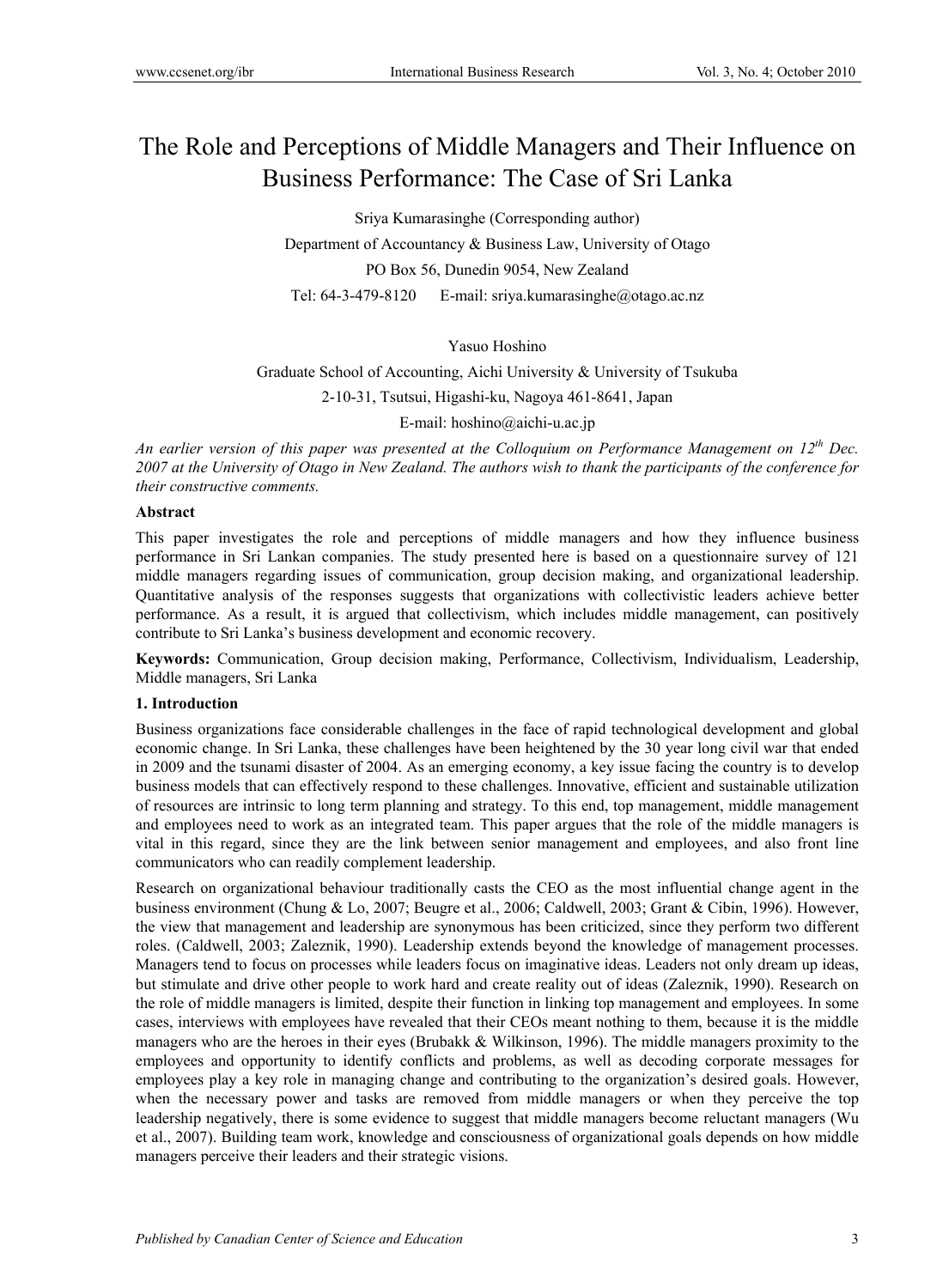The roles played by middle and lower levels of management tend to be neglected in the literature on corporate culture. But how do the middle managers perceive their leaders? Does this perception make any difference to the bottom-line? Answers to these questions should be of interest to the management of any organization. This type of research is crucial for multinational companies in developing countries due to their cultural diversity of external and internal environment, and also due to their ability to attract foreign investors. With increasing international economic activities and globalization of markets, questions are raised about the effective application of western management and leadership techniques in emerging markets (Walumbwa & Lawler, 2003). When western multinational companies (MNCs) move towards Asia seeking competitive advantage, is it possible for their expatriates to carry their familiar and well-established management practices with them to? What are the challenges to be met as a consequence? As an emerging economy, the case of Sri Lanka is worth consideration.

The economy of Sri Lanka has gone through a massive reformation since the liberalization of trade in 1977. Sri Lanka has now classified (together with Chile, Argentina, and Uruguay) as one of only four countries outside East Asia that has achieved a clear policy shift from import substitution-based industrialization to export-oriented industrialization (Athukorala & Rajapatirana, 2000). To respond to this change, there has been substantial foreign investment in Sri Lanka and many new business ventures have appeared in the domestic business arena. The share of foreign direct investments in local industries has increased in dramatically. In 1977, the share of foreign firms in the export manufacturing sector was 24%. By the mid 90's, it managed to increase the share up to 80% (Athukorala & Rajapatirana, 2000). Today Sri Lanka is gaining high popularity from the developed world for its skilled but cheap labour market and also for its attractive tax policies.

Apart from the world-wide attention Sri Lanka received at the time of the tsunami disaster in December 2004, the country remains little explored in the scholarly world of management. While some research has been published in this context (Kumarasinghe & Hoshino, 2003; Chandrakumara & Sparrow, 2004; Mamman et al., 2006; Akuratiyagamage, 2007), and to the best of our knowledge, there is little or no research that has focussed on middle-management's perceptions of leadership, or on management practices and organizational performance in Sri Lanka. It is this gap in the literature that this paper seeks to fill.

The work presented here is intended to assist top management and CEOs to understand the importance of having middle managers perceive them positively, as well as their influence on management processes, which in turn have a direct effect on the overall performance of the company. It can also contribute to company performance by improving quality and innovation,.

In what follows, we will discuss (i) previous research about middle managers' perceptions on leadership styles, communication and decision making, (ii) the methods used to investigate these issues and (iii) the results of the questionnaire survey that was sent to a sample of middle managers in Sri Lanka will be analysed and discussed. The limitations of the current study and potential future research are presented by way of conclusion.

## **2. Literature Review**

In this section, the concept of leadership and the evolution of different leadership styles are briefly discussed, and the literature on leadership in cross-cultural context is reviewed. A research framework is developed and hypotheses are derived based on this review.

#### *2.1 Leadership*

Research on leadership covers the past several decades (Schmid, 2006; Oshagbemi & Ocholi, 2006; Buus & Saslow, 2005; Rodsutti & Swierczek, 2002). Leadership is defined in many ways. It is variously viewed as a focus of group processes, personality and its effects, the art of inducing compliance, the exercise of influence, an act or behaviour, a form of persuasion, power relation, an instrument of goal achievement, an emerging effect of interaction, a differentiated role, the initiation of structure, or as a combination of elements (Bass, 1990).

Weber identified three types of leadership; rational-legal, traditional, and charismatic; based on the nature of power and authority they enjoy (Weber, 1947). According to Keith Davis, it was the ability to persuade others to seek defined objectives enthusiastically; the human factor that binds a group together and motivates it toward goals; and the ultimate act that brings to success all the potential that is in an organization and its people (Davis, 1977).

White and Lippitt (1960) focus on authoritarian, democratic, and laissez-faire styles of leadership to describe the general approach used by the leaders in human situations. Bass describes transactional and transformational styled of leadership. In transactional leadership style, the leader influences followers through desired rewards, and under transformational leaders, the followers are transformed through intellectual stimulation and higher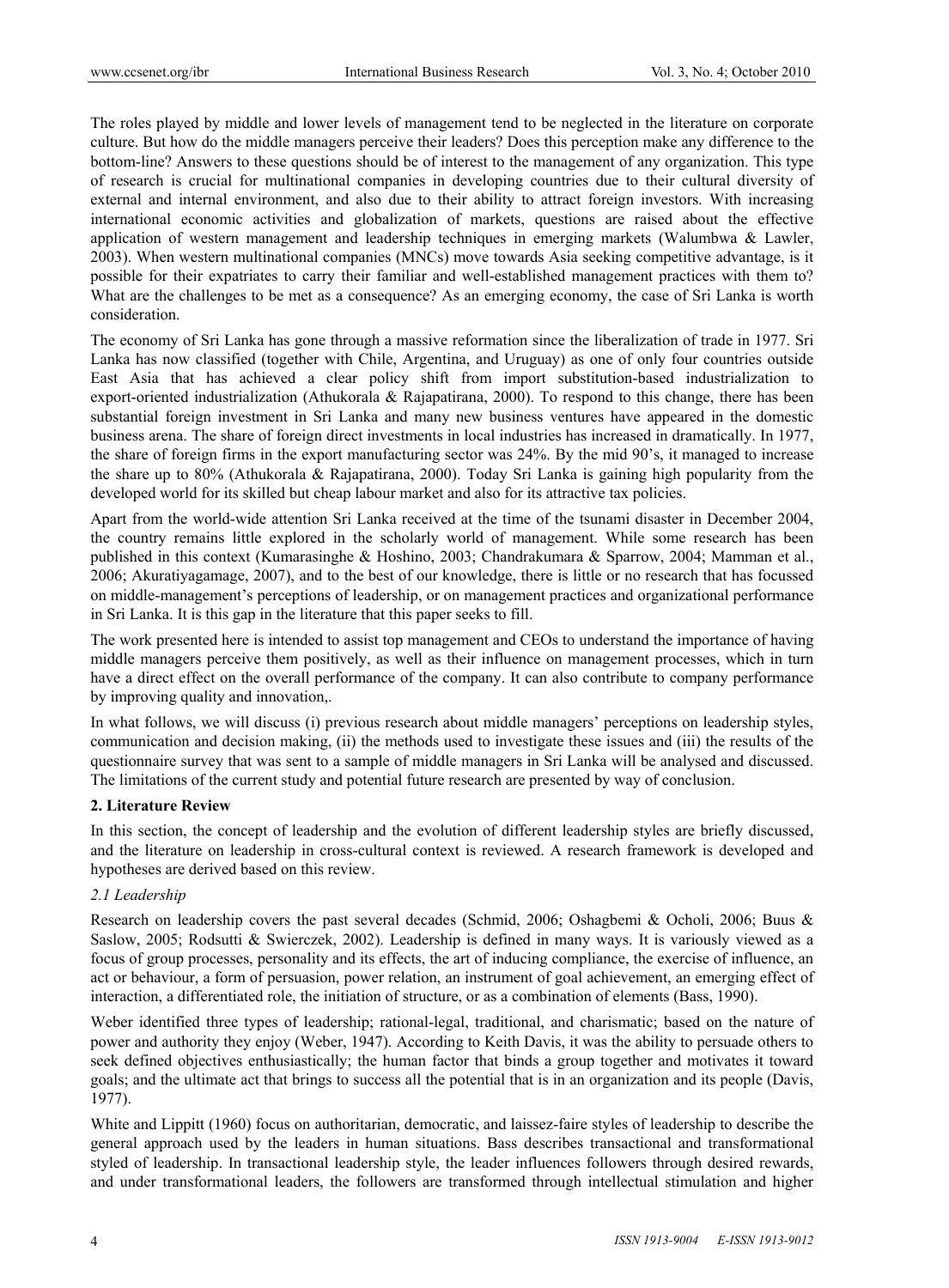level of motivation (Bass, 1985). Yang et al (2010) investigate the relationship between middle managers' transformational leaders and the performance of front line employees and confirm the existence of influence of middle managers on front line employees, bypassing their immediate supervisors, and also the existence of the moderating effect of the supervisors' power distance value. Hancer *et al* (2009) analyze the relationship between middle-level managers' personal risk-taking propensities and corporate entrepreneurship among 106 middle-level hotel managers in Turkey. Since none of the risk factors which included profit risk, emotion risk, managerial risk, or venue risk influenced corporate entrepreneurship, they suggest that middle managers must have the support of top management for risk taking along with a reasonable tolerance for failure.

The research carried out by Wu et al. (2007) was an attempt to identify the influence of the immediate supervisor's transformational leadership on employees' cynical attitudes towards organizational changes in the Chinese context. They concluded that transformational leadership was negatively related to employee cynicism about organizational change and that this relationship was mediated by employees' informational and interpersonal justice perceptions. The relationship was enhanced when employees perceived their work group as cohesive.

## *2.2 Collectivism and Individualism*

The influence of national culture in organizational settings has been brought to light by Hofstede (1980) in his work on national cultures, and it has broadened the arena of organizational research substantially (Ramamoorthy et al. 2007). Even though his research was heavily criticised in the later years (Bakersville, 2003), his work has been strengthened by the global study of House et al., (2004) and is still used extensively.

According to Hofstede's research, some less individualistic countries are less developed in terms of their economic growth. Those societies respect tradition and collective thinking. One of the key characteristic of individualistic and collectivistic values is the emphasis placed on the individual goals versus collective goals. Individualists put more weight on self-interest, personal goals and personal achievements. Collectivists place group goals ahead of the individual goals. Collectivistic societies are characterized with large power distance, inter-dependence on the group members, extended family relations, high communication and group decision making (Hofstede, 1991). If we match this conceptualization with the traditional values in Sri Lanka, Sri Lanka can be viewed as a member of the collectivistic group of countries.

Walumbwa et al. (2003) have investigated the moderating impact of collectivism on the relationship between transformational leadership behaviour, collectivism, work-related attitudes, and perceptions of organizational withdrawal behaviour in China, India, and Kenya. Their research reveals a moderating effect of collectivism on the relationship between transformational leadership and work-related outcomes, such as facets of job satisfaction, organizational commitment, and perceptions of organizational withdrawal behaviours. Contrary to their expectations, transformational leadership explained a greater proportion of variance in all outcome measures under low, medium and high collectivism. The authors believe that transformational leaders pay special attention to each individual's abilities, aspirations and needs to enhance their confidence in facing challenges in their work. Ramamoorthy et.al. (2007) report that Indian employees were slightly but significantly less individualistic than Irish employees on supremacy of individual goals and on solitary work preferences, but on competitiveness, Indian employees were more individualistic than Irish workers (Ramamoorthy et.al. 2007).

Freeman's research on individualism and collectivism in Sri Lanka concludes by saying that some conditions of individualism and collectivism are likely to differ across different social groups categorized on their location of residence, socioeconomic status, educational level, and occupational status (Freeman, 1997). It forecasts that with the continued expansion of urban industrial development and rising incomes, there will be a shift towards individualism in Sri Lanka. This work supports a previous research finding in which individualism is seen as a behavioural characteristic in middle and higher executive levels (Nanayakkara, 1988). The contrasting results reported from these environments clearly requires empirical research.

## *2.3 Middle Managers*

Middle managers have traditionally been seen as suppliers of information and the consumers of decisions made by the top-level managers, in their business organizations (Thompson, 1967). The object of the communication system is coordination of all aspects of the organization (Barnard, 1938). Instead of top-down or bottom-up models, some researchers have paid attention to the "middle-up-down" approach emphasizing the 'knowledge creation' by the middle managers. Middle managers are synonymous with "backwardness", "stagnation" and "resistance to change" but they are the key to continuous innovation (Nonaka & Takeuchi, 1995). In the process of knowledge creation, employees, especially the middle managers, play an important role building up a new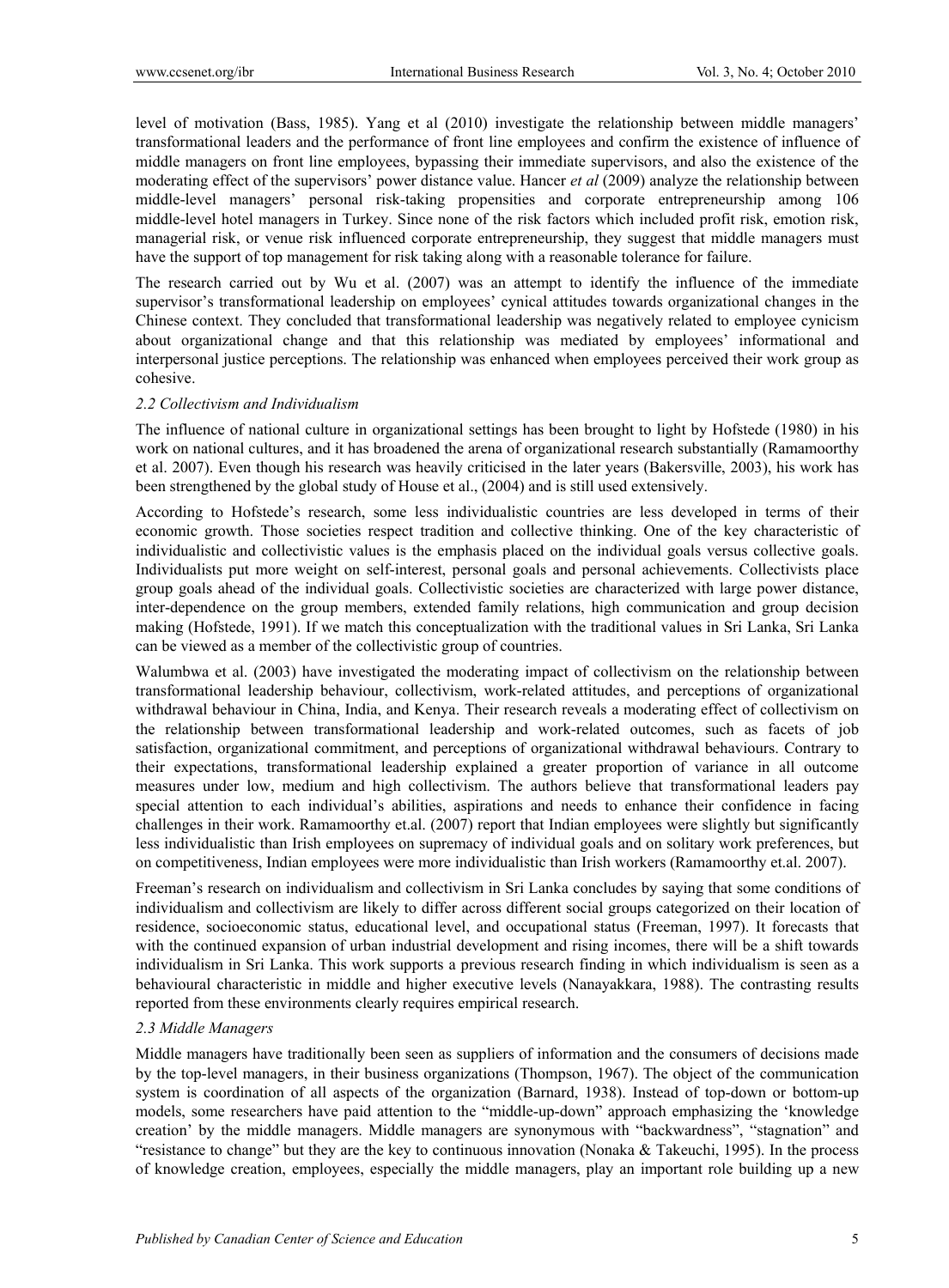organization structure and transforming knowledge between the traditional hierarchical system and project teams (Nonaka & Takeuchi, 1997).

Middle managers are in a strong position to introduce organizational change. Foreseeing turbulent times ahead, Peter Drucker said, the very term 'middle management' is becoming meaningless in the context of what he called as the 'double-headed monster' (Drucker, 1980). Drucker emphasizes the important role of middle managers in creating and maintaining effective management systems. Upward influence is commonly associated with consensus decisions, commitment to goals, and innovation (Schilit, 1987). This view is confirmed by many scholars including Nonaka & Takeuchi (1995). During the last decade Japanese companies have undergone major changes. Many of them have downsized and middle managers have been burdened with extra responsibilities and the stress of uncertainty concerning their jobs (Iida & Morris, 2008) Shedding a new light on the symptoms of organizational problems at middle management level in Japanese companies, Karube et al (2009) postulated that extra organizational load is prevalent in deteriorating organizations. They further claim that rigid conformity and excessive emphasis on harmony may make it difficult for middle managers to realize new strategic initiatives.

#### *2.4 Communication*

Communication and inter-personal relationships are closely related to organizational factors which lead to job satisfaction and better performance (Jo & Shim, 2005), which eventually leads to better overall performance in organizations. Therefore effective communication is vital at every level to ensure smooth running of the organization (Brownell, 1991). As Jo and Shim (2005) demonstrate, supportive oral communication was positively related to the perceptions of the individuals on supportiveness and friendliness of the management. They found that managers who communicate well and attentively to their subordinates achieve better results in situations that involve nurturing and maintaining trustworthy relationships. Neelankavil et al. (2000) conducted cross-cultural comparative research on the perceptions of middle-level managers and performance in China, India, Philippines and United States. They found culture has a significant impact on managerial practices particularly between China and the United States. Further they found significant differences among managers of the three Asian countries as compared with US. Their findings show that while Chinese and American middle managers represented two extreme leadership styles of individualism and collectivism. In communication and decision making, Filipino and Indian managers were found much similar to US than Chinese counterparts. Addressing the issue of corporate social responsibility (CSR) in small- and medium-sized enterprises (SMEs), Nielsen and Thomsen (2009) conducted a case study interviewing three middle managers in two firms in Denmark. They concluded that in order to develop corporate identity and image of the firms as good corporate citizens, SMEs need to strengthen both direct and indirect communication.

Highlighting the importance of middle managers, Robbins (1983) points out tall organizations reduce the power of top management, because middle managers gain control over the information. Since middle managers know more about what is going on at the operational level, they also can filter out information before passing it up to the top management. Westley (1990) emphasizes the dissatisfaction among middle managers who often perceive as they are excluded from the strategic process. He concludes that the top management should pay attention to the conditions wherein middle managers are likely to experience exclusion, inclusion, and sustained energy on strategic issues. Middle managers feel exclusion when there is resisted conversation, lack of formal or informal mechanisms to allow middle managers to communicate cross-functionally, or when general strategic discussions are limited to top status group. Consequently, top management should address the 'exclusion and inclusion' issues strategically and tactfully to convert the relationships with middle managers into positive relationships in order to gain better long-term results.

#### *2.5 Decision Making*

Research on upward influence in decision making has received little attention (Schilit, 1987). The results of research by Schilit confirms that middle level managers' influence on upward strategic decisions, both high-risk and low-risk decisions, led to greater incidents of success than failure. Those decisions were however more prevalent in private organizations than public organizations. Middle level managers who had longer work experience with their senior managers had also been seen as the key influencers in strategic decision making by creating and building mutual trust.

The following three hypotheses are derived from the research presented above.

Hypothesis 1. Communication and group decision making has a significant influence on organizational performance.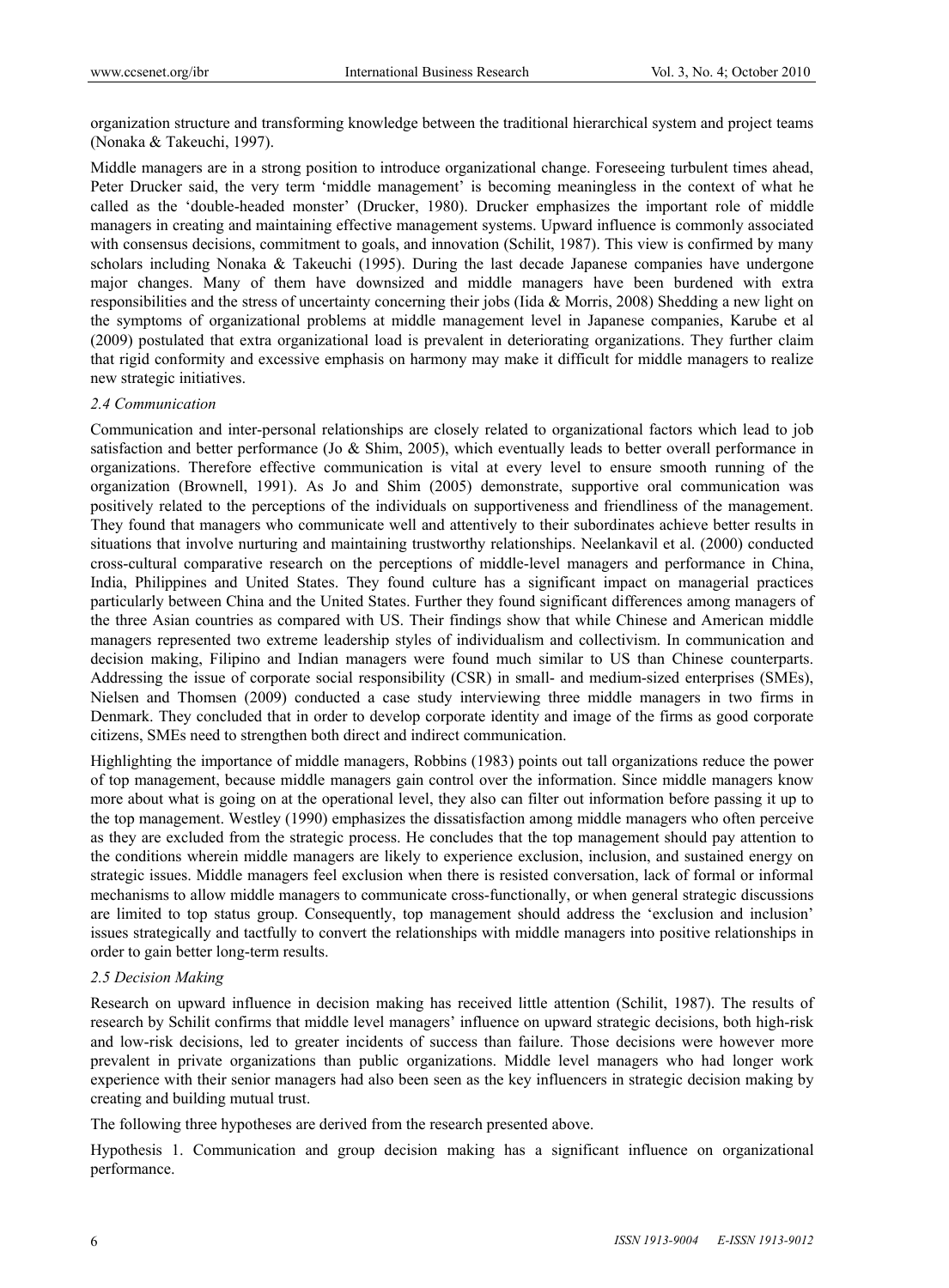Hypothesis 2. Communication systems are more effective in business organizations where middle managers perceive their leaders as more collectivistic, and have significant positive influence on performance.

Hypothesis 3. In business organizations where middle managers perceive their leaders as more collectivistic, with greater emphasis on group decision making, this will have significant positive influence on performance.

## **3. Methods**

## *3.1 Survey method*

A structured questionnaire was the main instrument used in this study. In the view of many experienced researchers, structured questions produce more relevant and comparable responses than open-end ones (Rosenthal & Rosnow, 1991). The questions were developed using the Likert Model of Item Analysis, and used only four scales in order to avoid indifferent answers, or selecting the middle scale for convenience. The four scales were 'strongly agree, agree, disagree, and strongly disagree'. The questionnaire was reviewed by professionals and practitioners and pre-tested by administering it to 25 managers who were the participants of an executive program in a leading university in Sri Lanka.

# *3.2 Sample*

The sample was randomly selected from businesses functioning in the Greater Colombo area. A total of 200 questionnaires were distributed with the permission of the chairman or the director of the companies. Questionnaires were handed out to companies to be completed by a manager under the CEO in each company. A cover letter with each questionnaire, promised all participants strict anonymity. Telephone calls were made to act as reminders and provide notification before collection. A 121 questionnaires were completed and returned constituting a response rate of 60.5 percent. Of these, 66 companies were registered on the Colombo Stock Exchange. Four companies in the sample were fully decentralized plants or profit centres of multi-business companies. Twenty-seven companies had not declared their company name or other contact details in the questionnaire. Therefore they were not in the company list.

Financial performance data were obtained from published annual reports; consequently the use of quantitative performance analysis was limited to the listed companies in the sample.

## *3.3 Organizational factors*

Key variables were selected for the organizational attributes of leadership (Hater & Bass, 1988; Neelankavil et al., 2000; Xenikou & Simosi, 2006), communication (Robbins, 1983; Hater & Bass, 1988; Brownell, 1991; Neelankavil et al., 2000; Hofstede, 2001, Jo & Shim, 2005), and group decision making (Burns & Stalker, 1961; Keller et al., 1974; Hofstede, 1980; Robbins, 1983; Hater & Bass, 1988; Neelankavil et al., 2000). Both communication and group decision making have been identified as crucial factors in establishing healthier relationship between leaders and middle managers.

Variables for the analysis were derived by calculating average mean values of several variables under each attribute. To distinguish leadership style as collectivistic or individualistic, average mean value of three variables, superior's control over subordinate's work, superior's concern on subordinate's personal problems, and subordinate willingness to talk openly and frankly with the superior was used. The median value for the leadership was 2.66. The organizations which have above median value for leadership were categorised as collectivistic and below median values were considered as individualistic. The value used for communication was the average mean of three variables; speed of top bottom, bottom up, and horizontal communication (Cronbach Alpha = .564). Group decision making (GDM) was the average mean of five variables; GDM for corporate objectives, GDM for functional objectives, GDM for new technology and development, GDM for transfer and promotions, and GDM for reward system planning (Cronbach Alpha = .887).

# *3.4 Performance measures*

Measuring performance is a controversial issue in management studies. Some researchers focus only on financial measures and some argue about the necessity of both qualitative and quantitative measures. Robson et al. (2006) reviewed the empirical studies on behavioural attributes and performance in international strategic alliances. They identified three distinct performance measurement approaches; multifaceted assessment, financial assessment and stability measurement. Among the 41 studies they reviewed, multivariate performance indicators were used in 32 studies. Multifaceted assessments are based upon managers' perceptual judgements in terms of self-rate performance, giving an overall viewpoint on satisfaction with performance or goal achievement. The method of multiple assessments stands over the single-facet performance measures which may not adequately capture the achievement of the objectives. Even though the balanced scorecard measuring system (Kaplan  $\&$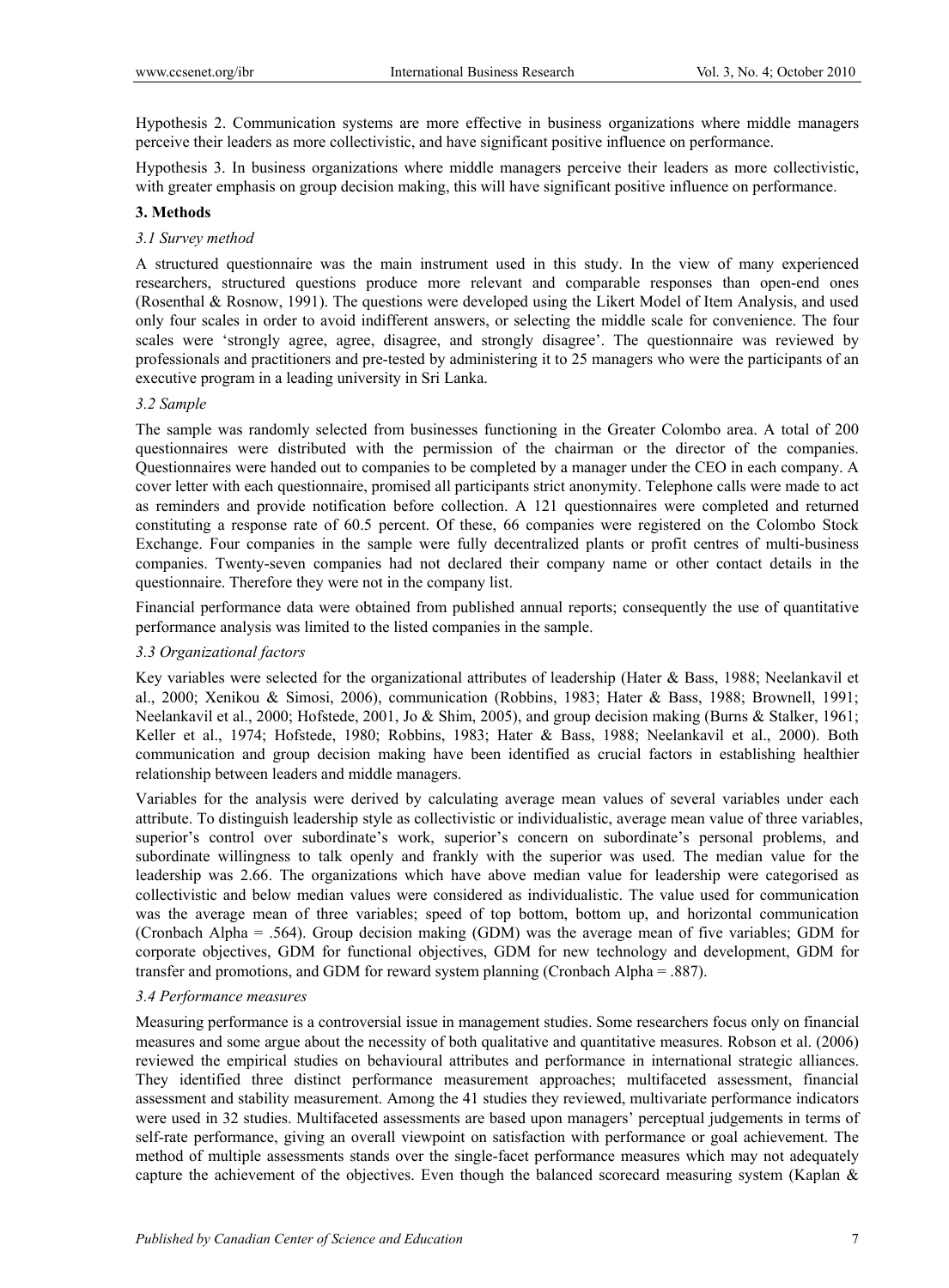Norton, 1992; Adler & Theivananthampillai, 2006) is considered as a more successive extension of the multifaceted assessment, wide use of financial or economic performance measures such as return on equity (ROE) (Mak & Akhtar, 2003), return on assets (ROA), return on sales (ROS) (Goll & Sambharya, 1998), return on investment (ROI), sales growth rate (SGR), profit growth rate (PGR) (Kumarasinghe & Hoshino, 2003) are still commonly used.

The Japanese way of pursuing excellence is called KAIZEN, or a system of continuous improvement. Whereas western management rates innovation and dramatic breakthroughs or production techniques very highly, KAIZEN or continuing improvement system is undramatic and subtle by way of comparison (Imai, 1991). The KAIZEN system and Total Quality Control (TQC) have a very strong connection. TQC typically deals with areas such as quality assurance, cost control, collectivism and team work, meeting production and delivery schedules, safety, new product development, productivity improvement, and supplier management. The benefits of KAIZEN can thrive only under a top management that has genuine concern for the long-term health of the company (Imai, 1991). Paladino (2007) investigated the market orientation and resource based view of firms for innovation, new product success, financial performance, market share, and customer value. Findings showed that organizational learning was strongly associated with market orientation, which in turn impacts various performance outcomes. The resource based view also had a significant relationship with new product success. Paladino states that innovation had an indirect effect on customer value and financial performance.

Based of these quantitative and qualitative interpretations on performance, ROI, net profit growth, and average sales growth were used for this study as quantitative measures of performance (Marcoulides & Heck, 1993). As qualitative measures of performance, quality, service, innovation, new idea proposals, and employee satisfaction were used (Miles & Snow, 1978; Delery & Doty, 1996; Liouville & Bayad, 1998; Ahmed et al, 1998; Mak & Akhtar, 2003; Prajogo & Sohal, 2006; Paladino, 2007). The indicator of quality was the average mean of five items, product quality, waste control, quality of equipment and technology, quality of personnel, and quality of training and development (Cronbach Alpha = .714). Service included the average means of two variables, supplier and customer service (Cronbach Alpha = .582). Innovation consisted of the average means of three variables; creativity and innovativeness of products, processes, and marketing (Cronbach Alpha = .811). New idea proposal was the average mean of two variables; introduction of new products and frequent proposals of new methods and new ideas (Cronbach Alpha = .551).

The groups of variables in the constructs of communication, service and new idea proposals had lower alpha coefficients than the normally accepted level. Some researchers are rigid about this 'acceptable level' and some are cautious about the deletion of possible important information merely for the purpose of reaching the acceptable alpha level (Spiliotopoulou, 2009). Spiliotopoulou claims that low size of the coefficient alpha might not always suggest adequate reliability. Low level of alpha might be related to the limited number of items included in the test, or due to the limited width of the scale which may be the cause behind the low alpha coefficient in some of our variables. Schmitt states that satisfactory levels of alpha depend on test use and interpretation. Even relatively lower (e.g. .50) levels of criterion reliability do not seriously attenuate validity coefficients (Schmitt (1996). Therefore we decided to continue with low alpha for some of the variables in the analysis. The need for further improvement of the data set was noted. Employee satisfaction was measured by only one variable. The data were normally distributed (skewness was less than 0.4) with low or no correlation.

# **4. Results**

Table 1 shows descriptive statistics of the behavioural factors and performance variables in the total sample of 121 business organizations.

Eighty one organizations were categorized as having collectivistic leadership and 26 organizations with an individualistic leadership approach. Among the 66 organizations, there were 41 companies with collectivistic leaders and 25 companies with individualistic leaders. Compared to the mean values in individualistic companies, collectivistic companies scored higher values in all behavioural and qualitative performance factors except in quantitative measures of the net profit growth and average sales growth.

The regression results in the tables from 3 to 8 show the influence of communication and group decision making on performance measures and also the differences among the two types of organizations in which middle managers perceive their leaders differently. The sample was tested against multicollinearity and the values were within the tolerance range.

With regards to the total sample of 121 companies, Table 2 shows that both attributes of faster three-way communication and group decision making made significant positive influence on quality, service, and innovation. Group decision making had a relatively lower but a significant and positive influence on new idea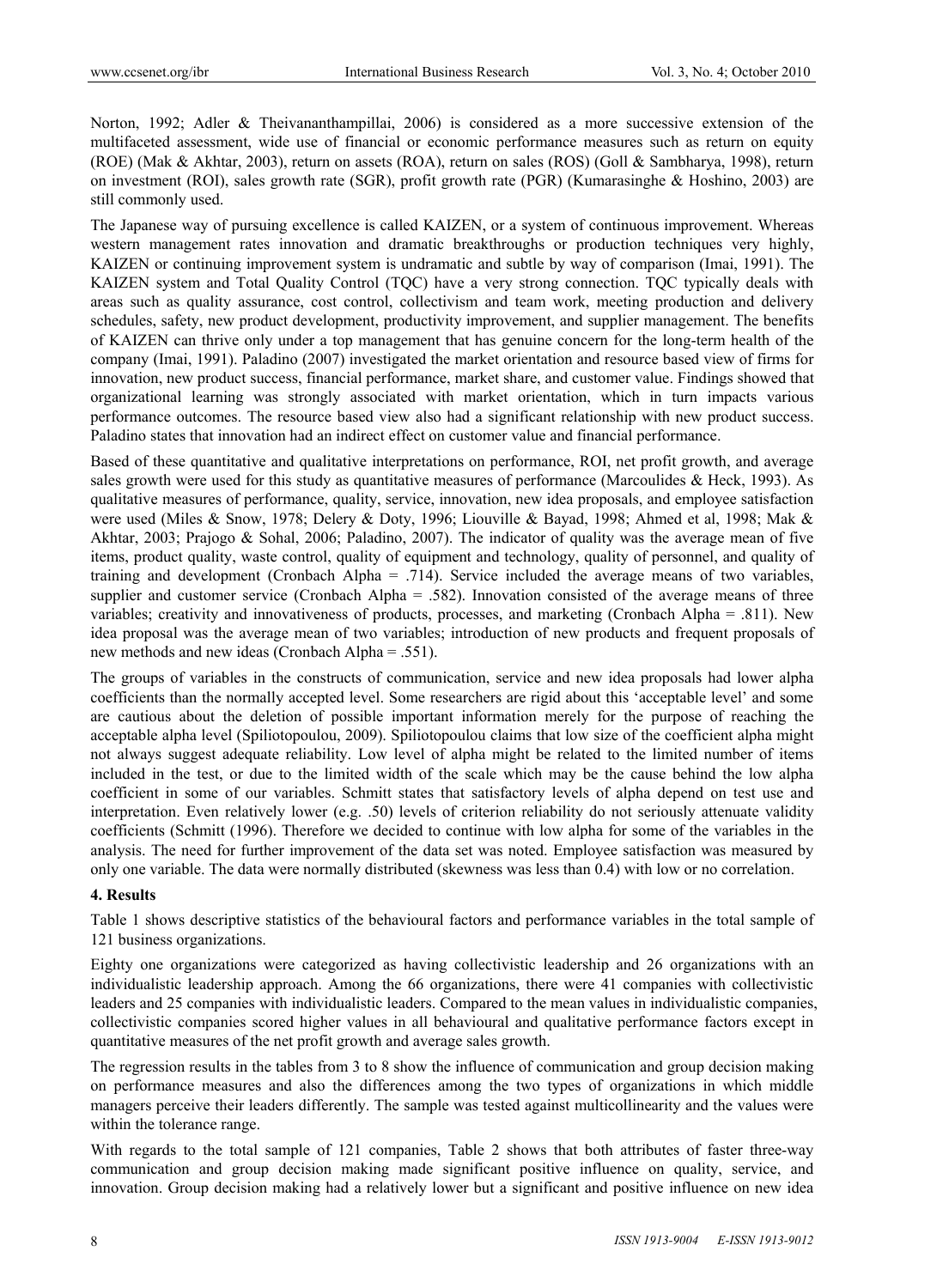proposals and employee satisfaction. When the model was applied separately for the companies with collectivistic and individualistic leaders, significant correlations were found in the collectivistic group. Within collectivism, group decision making was a significant factor for quality, service, innovation, and employee satisfaction. Communication had only a lower level of influence on innovation but no influence on other measures (Table 3). The organizations functioned under individualistic leadership, communication or group decision making were not good predictors of qualitative performance in those companies (Table 4).

When the regression model was run to see the nature of the relationship between behavioural factors and quantitative performance measures, the results were rather opposite. In the sample of 66 companies, in which the quantitative financial data was available, we could see communication as a significant factor but having a negative influence on ROI. Group decision making had a positive influence and the model was significant. Profit growth or sales growth did not show significant results (Table 5).

In the collectivistic group, the profit growth and ROI were positively and significantly influenced by group decision making. The model for ROI was significant (Table 6). Communication had a significant negative influence on ROI, and not significant with profit growth or sales growth. Under individualistic leadership, there was no significant result between quantitative performance factors and behavioural factors (Table 7).

## **5. Discussion**

All the hypotheses were supported except for quantitative performance measures. As we hypothesized in H1, both communication and decision making showed a significant and positive influence on qualitative performance measures. In the case of quantitative measures, our prediction was partially supported. Group decision making showed significant and positive influence on ROI but communication had a negative influence. The results from the total sample suggested that more group decision making but less multi-directional communication were good predictors of company's ROI. In the group of companies with collectivistic leaders, much stronger results were derived (H2). In those organizations both communication and group decision making had strong influence on both qualitative and quantitative measures except between communication and quantitative measures. Under individualistic leadership condition (H3), there were no significant relationships between communication and/or group decision making, and qualitative or quantitative performance measures.

These results raise the need to explore why the sample organizations in Sri Lanka did not impact on quantitative measures such as profit, sales or ROI, while there was evidence of the existence of 'so-called' better management practices that could lead to financial success as described in western management concepts.

The results were consistent with the empirical research findings by Niles (1999). Niles showed that Australians who carry the western work ethics scored highest on outcomes of hard work and lowest on self reliance, while the Sri Lankans who represent Buddhist or eastern work ethics scored highest on self-reliance and lowest on outcomes. His study suggests that Sri Lankans endorse a work ethic defined as 'respect for, admiration of, and willingness to take part in hard work' more strongly than people from the western cultures. Niles also recognized Sri Lanka as a collectivistic country, and concludes by saying that most religions and most cultures seem to have a common concept of work ethic; defined as a commitment to hard work and to excellence. However, what does not seems to be universal is a direct relationship between hard work and success. There could be a religious influence which emphasizes individual responsibility. Niles says that Sri Lankans have the right ingredients for economic success, but motivation and the right attitudes are only one part of the factors leading to the economic development. The question that arises here is "What is the religious influence in the Buddhist culture of Sri Lanka which restricts business development and financial success?"

Research on the influence of religion in decision making (Fernando & Jackson, 2006) reveals that the religion plays a significant role in influencing the judgement, emotional and motivational qualities of Sri Lankan leaders' decision making. Ancient Sinhala texts of Theravada Buddhism explain how persons are expected to react when they read or listen to a recital of its narrative. Events of the past have had a direct and significant impact upon their present lives and future destiny. In the Buddhist society of Ceylon (now Sri Lanka) bhikkhus (monks) who preached the Buddhist way of living performed as teachers and advisors of the community (Rahula, 1966) and that practice remains the same even today. Organizations like Sarvodaya in Sri Lanka continuously apply Buddhist philosophy and show how positive results can be achieved by effective decision making in a collectivist environment.

Buddhist perspectives on employer-employee relationships are worth careful consideration. According to the *Sigalovada Sutta* which contains the Buddha's teachings on domestic and social duties, there are five ways in which a master should minister to his servants and work people: by assigning them work according to their strength; by supplying them with food and wages; by tending them in sickness; by sharing with them any profits;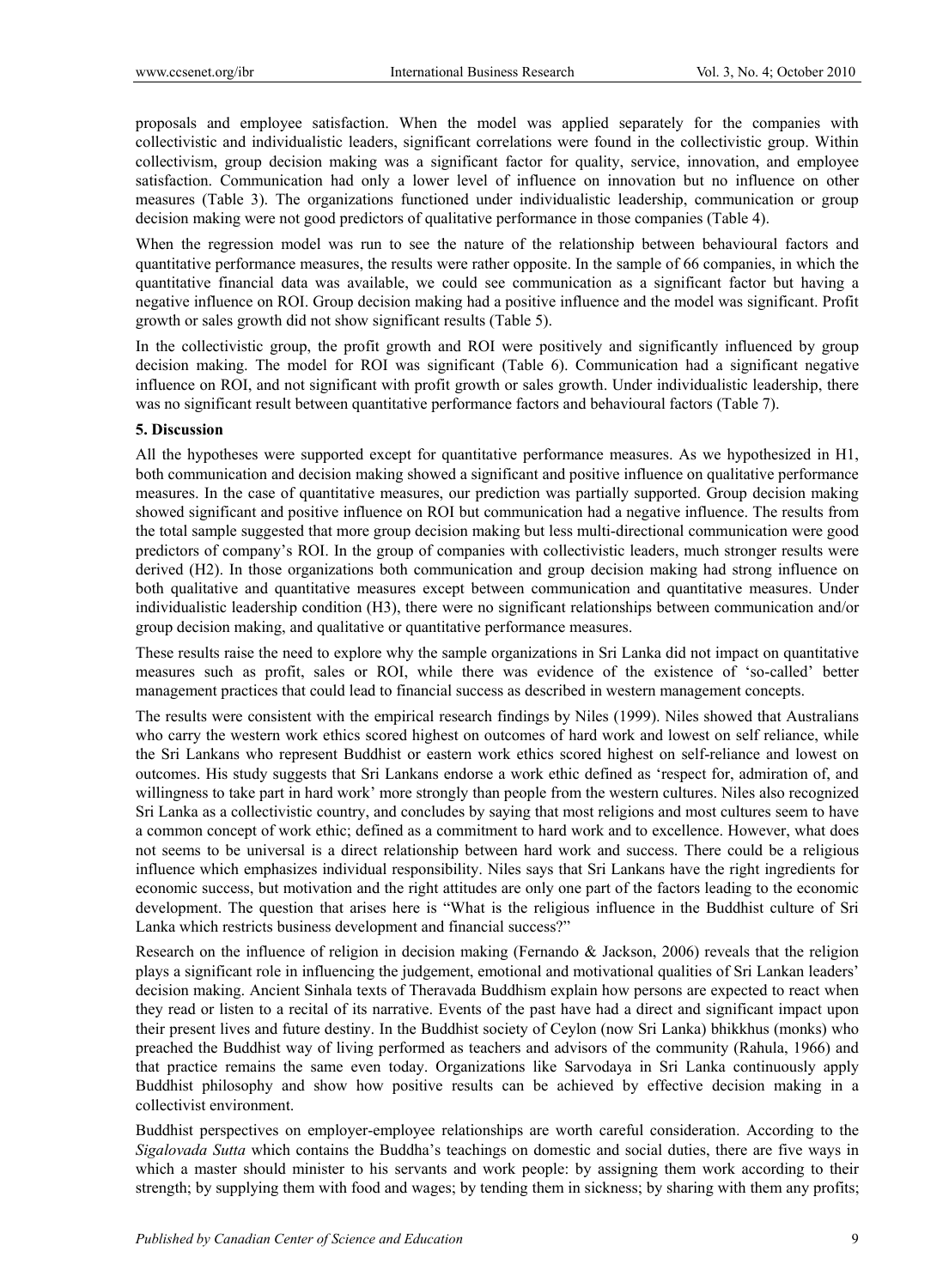and by granting leave and special allowances. Similarly, there are five ways in which employees ministered to by their master: they rise before him, they lie down to rest after him; they are content with what is given to them; they do their work well; and they carry about his praise and good fame (de Silva, 1974). The master described here is a person who has more collectivistic values, and the employee is a hard-working man. In the *Parabhava Sutta*, another part of the Buddha's teachings, the Buddha teaches that people who are rich lay people should support their elderly parents, but wealth alone should not be promoted. Such practices are likely to affect one's success in life. Wealth itself or the accumulation of wealth negatively perceived in Theravada Buddhism, which dominates Sri Lankan society. Theravada Buddhism differs from Mahayana Buddhism, which is commonly practiced in Japan, Korea, and China. Wealth sharing is a widely used traditional motto in Sri Lanka.

Collectivistic leadership promotes qualitative measures which may lead to more sustainable economic performance in the long-run through qualitative achievements. The Xenikou and Simosi (2006) suggest that a humanistic orientation places significant but negative direct impact on financial performance. Our findings are consistent with this conclusion.

Although there was no positive relationship between behavioural attributes and quantitative performance factors, it is worth noting that tax avoidance and lack of policy implementation towards efficiency are also common in developing economies like Sri Lanka.

#### **6. Conclusion**

The aim of the present study was to investigate whether middle managers' perceptions on their leaders are related to communication and decision making processes and influence performance. Organizational behavioural attributes were analysed against both qualitative and quantitative performance indicators.

Our findings show that in organizations in which middle managers perceive their leaders as collectivistic, group decision making and fast two-way communication were commonly in practice, and this contributed to high quality, better service, innovation, new idea proposals and employee satisfaction. Interestingly, under collectivistic leadership, communication or decision making did not influence economic performance. There may be an influence of religion for that result and it needs further investigations.

We suggest in conclusion that CEOs and managers of companies operating in Sri Lanka should consider cultural values and religious beliefs when setting economic goals for the organization. They should also allow for group decision making and remove barriers that impede fast and two-way communication.

Limitations of the research include the use of a single-respondent. Collinearity was not tested. Analysis of quantitative measures of performance was limited to those companies which have published their financial information, accounting for over half of the total sample. Future studies require wider sampling and comparative data drawn from other Asian countries.

 Business models that have been applied to Sri Lanka to date are largely based on western ideologies. However, Sri Lanka is a unique environment with a unique history and cultural mix. This uniqueness and its impact on business development needs to carefully considered and needs to be part of a much larger research agenda. We look forward to contributing towards this agenda in the future.

## **Acknowledgement**

This study has been partly conducted with the assistance of "Grant-in-Aid for Scientific research from Japan Society for the Promotion of Science".

We also acknowledge Dr. Graham McGregor, School of Business, University of Otago for his useful comments on this paper.

#### **References**

Adler, R. W. & Theivananthampillai, P. (2006). Strategic Investment Proposals and the Balanced Scorecard: How to Ensure Consistency Between investments and Long Term Strategy. *Asia-Pacific Management Accounting Journal,* 1(1), 113-125.

Ahmed, N. U., Montagno, R. V. and Firenze, R. J. (1998). Organizational Performance and Environmental Consciousness: An Empirical Study, *Management Decision,* 36 (2), 57-62.

Akuratiyagamage, V. M. (2007). Management Development Practices; Empirical Evidence from Sri Lanka, *The International Journal of Human Resource Management,* 17 (9), 1606-1624.

Athukorala, P. & Rajapatirana, S. (2000). Liberalization and Industrial Transformation: lessons from the Sri Lankan Experience, *Economic Development and Cultural Change,* 48(3). 543-572.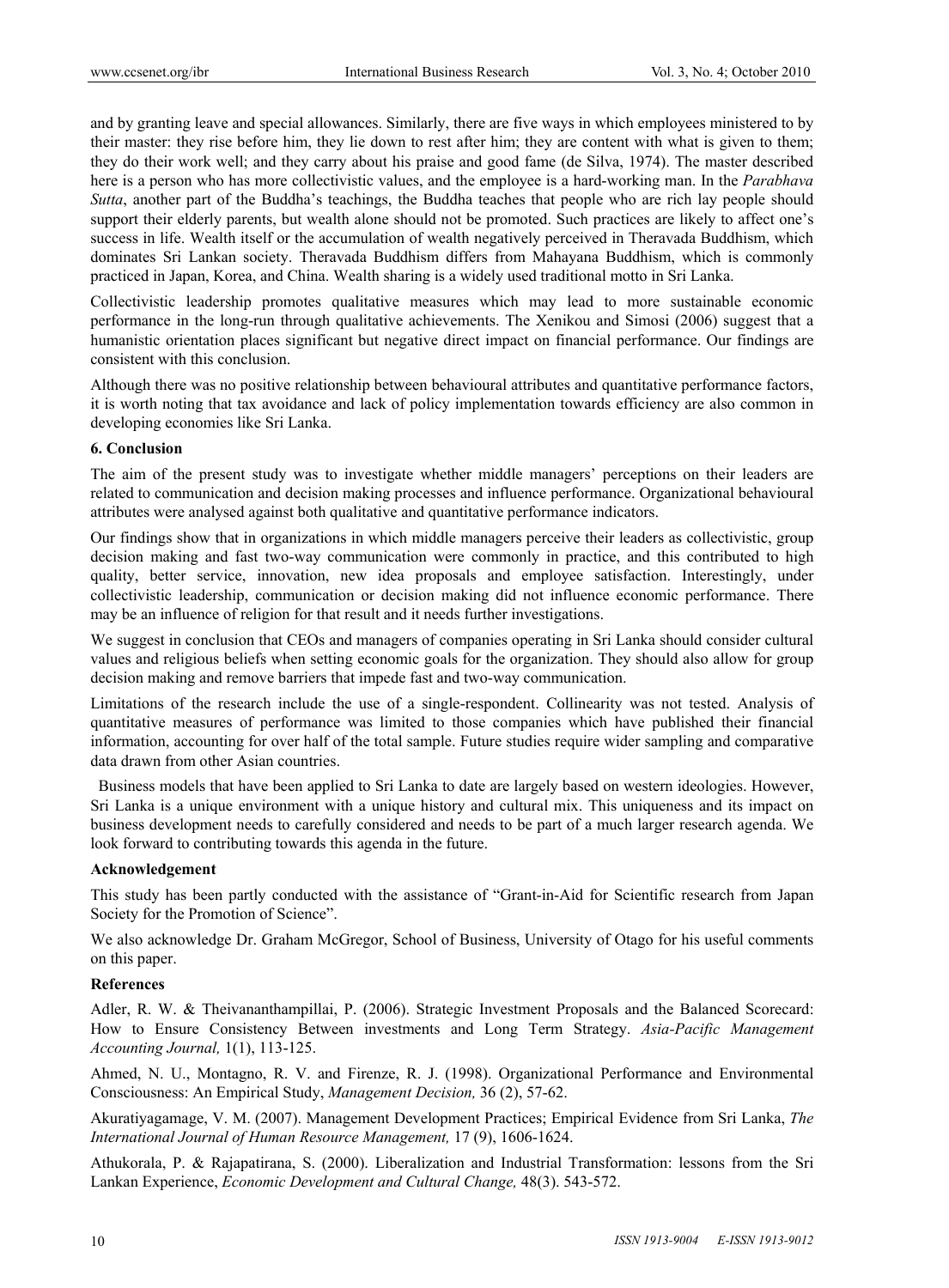Bakersville, R. F. (2003). Hofstede Never Studied Culture, *Accounting, Organizations and Society*, 28, 1-14.

Barnard, C. I., (1938). *The Functions of the Executive*, Cambridge: Harvard University Press.

Bass, B.M. (1990). *Bass & Stogdill's Handbook of Leadership: Theory, Research & Management Applications*, Third Ed. New York, Free Press.

Bass, B.M. (1985). *Leadership and Performance Beyond Expectations*, New York, Free Press.

Beugre, C. D., Acar, W. & Braun, W. (2006). Transformational Leadership in Organizations: an Environment-induced Model, *International Journal of Manpower,* 27(1), 52-62.

Brownell, J. (1991). Middle Managers: facing the communication Challenge, *Cornell Hotel and Restaurant Administration Quarterly,* 31(4), 52-59.

Brubakk, B. & Wilkinson, A. (1996). Agents of Change? Bank Branch Managers and the Management of Corporate Culture Change, *International Journal of Service Industry Management,* 7 (2), 21-43.

Burns, T. & Stalker, G. M. (1961). *The Management of Innovation,* London, Tavistock.

Buus, I. & Saslow, S. (2005). The Evolution of Leadership Development, *Strategic HR Review, 4(2),* 28-31

Caldwell, R. (2003). Change Leaders and Change Managers: Different or complementary? *Leadership and Organization Development Journal,* 24(5), 285-293.

Chandrakumara, A. & Sparrow, P. (2004). Work Orientation as an Element of National Culture and its Impact on HRM Policy-Practice Design Choices, *International Journal of Manpower,* 25 (6), 564- 589.

Chung, Ruey-Gwo & Lo, Chieh-Ling. (2007). The Relationship between leadership Behaviour and Organizational Performance in Non-Profit Organizations, using Social Welfare Charity Foundations as an Example, *Journal of American Academy of Business*, 12 (1), 83-87.

Davis, Keith (1977). *Human Behaviour at Work*, 5<sup>th</sup> ed., New York, McGraw-Hill Book Company.

Delery, J. E. & Doty, D. H., (1996). Modes of Theorizing in Strategic Human Resource Management: Tests of Universalistic, Contingency, and Configurational Performance Predictions, *Academy of Management Journal*, 39(4), 802-835.

De Silva, L. A. (1974). *Buddhism: Beliefs and Practices in Sri Lanka,* Colombo, Wesley Press.

Drucker, P. (1980), *Managing In Turbulent Times,* Oxford: Butterworth-Heinemann Ltd.

Fernando, M. & Jackson, B. (2006). The Influence of Religion-based Workplace Spirituality on Business Leaders' Decision Making: An Inter-faith Study, *Journal of Management and Organization,* 12(1) 23-39.

Freeman, M.A. (1997). Demographic Correlates of Individualism and Collectivism: a study of Social Values in Sri Lanka, *Journal of Cross-Cultural Psychology*, 28(3) May.

Goll, I. & Sambharya, R. B. (1998). Rational Model of Decision making, Strategy, and Firm Performance, *Scandinavian Journal of Management,* 14 (4), 479-492.

Grant, R. M. & Cibin, R. (1996). The Chief Executive as Change Agent, *Planning Review,* 24(1), 9-11.

Hancer, M., Ozturk, A. B., & Ayyildiz, T. (2009). Middle-Level Hotel Managers' Corporate Entrepreneurial Behaviour and Risk-Taking Propencities: A Case of Didim, Turkey, *Journal of Hospitality Marketing & Management,* 18, 523-537.

Hater, J. J. & Bass, B. M. (1988). *Journal of Applied Psychology,* 77 (4), 695-702.

Hofstede, G., (2001), *Culture's Consequences; Comparing Values, Behaviours, Institutions, and Organizations Across Nations, 2nd. Ed.,*Thousand Oaks: Sage Publications.

Hofstede, G., (1991), *Cultures and Organizations; Software of the Mind*, London: McGraw-Hill.

Hofstede, G., (1980). *Culture's Consequences; International Differences in Work-Related Values,* (London: Sage Publications).

House, R. J., Hanges, P. J., Javidan, M., Dorfman, P. W., Gupta, V. (2004). *Culture, Leadership and Organizations. The Global Study of 62 Societies*, Thousand Oaks, Sage.

Iida, T. & Morris, J. (2008). Farewell to the Salaryman? The Changing Roles and Work of Middle Managers in Japan, *The International Journal of Human Resource Management,* 19(6), 1072-1087.

Imai, M., (1991). *KAIZEN – the Key to Japan's Competitive Success,* Singapore, McGraw-Hill.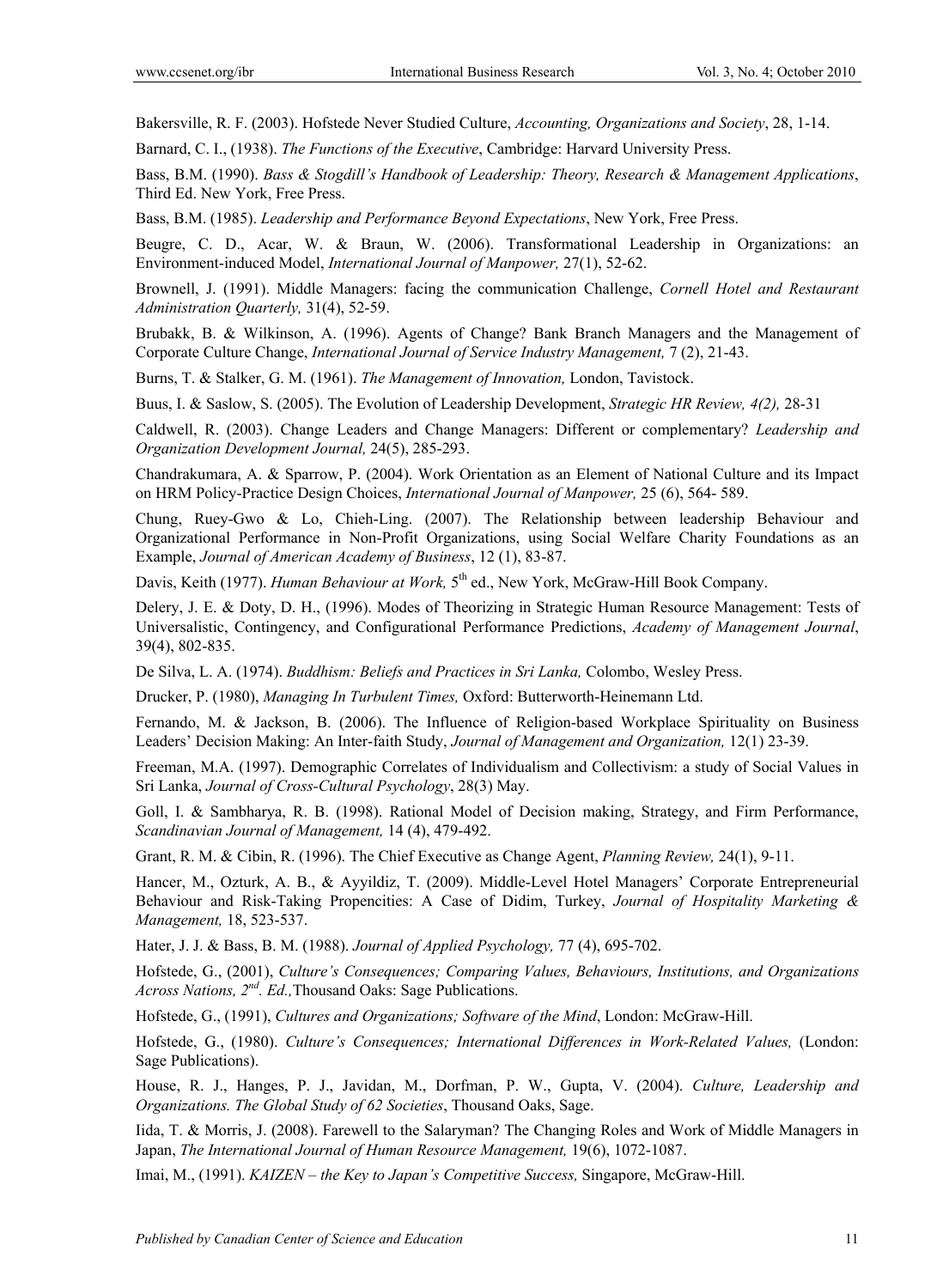Jo, S. & Shim, S.W. (2005). Paradigm Shift of Employee Communication: The Effect of Management Communication on Trusting Relationships, *Public Relations Review,* 31, 277-280.

Kaplan, R. S. & Norton, D. P. (1992). The Balanced Scorecard - Measures that Drive Performance. *Harvard Business Review*, Jan-Feb.71-79

Karube, M., Numagami, T. & Kato, T. (2009) Exploring Organizational Deterioration: 'Organizational Deadweight' as a Cause of Malfunction of Strategic Initiatives in Japanese Firms, *Long Range Planning,* 42, pp. 518-544

Keller, R. T., Slocum JR, J. EW. and Susman, G. I., (1974). Uncertainty and Type of Management System in Continuous Process Organizations, *Academy of Management Journal,* Vol 7 (1), pp.56 – 68.

Kumarasinghe, S. & Hoshino, Y. (2003). Influence of Corporate Culture, Structure and Strategy on Organizational Performance: An Empirical Study of Business Organizations in Sri Lanka. *Japanese Journal of Administrative Science,* 16(3), 227-242

Liouville, J., & Bayad, M. (1998). Human Resource Management and Performance: Proposition and Test of a Causal Model, *Human Systems Management*, 17, 183-192

Mak, S. K.M. and Akhtar, S. (2003). Human Resource Management Practices, Strategic Orientations, and Company Performance: a Correlation Study of Publicly Listed Companies. *The Journal of American Academy of Business*, 2(2), 510-515

Mamman, A., Akuratiyagamage, V. W. and Rees, C. J. (2006). Managerial Perception of the Role of the Human Resource Function in Sri Lanka: A Comparative Study of Local, Foreign-Owned and Joint-Venture Companies. *International Journal of Human Resource Management*, 17(12), 2009-2020

Marcoulides, G. A. & Heck, R. H. (1993). *Organizational Culture and Performance: Proposing and Testing a Model,* Organization Science, 4(2), 209-225.

Miles, R. E. & Snow, C. C, (1978). *Organizational Strategy, Structure, and Process,* New York: McGraw-Hill

Nanayakkara, G. (1988). *Culture and Management in Sri Lanka,* Colombo, Sri Lanka Institute of Co-operative Management.

Neelankavil, J. P., Mathur, A., & Zhang, Y. (2000). Determinants of Managerial Performance: A Cross- Cultural Comparison of the Perceptions of Middle-Level Managers in Four Countries, *Journal of International Business Studies,* 31(1), 121-140

Nielsen, A. E. & Thomsen, C. (2009). CSR Communication in Small- and Medium-sized Enterprises: A Study of the Attitudes and Beliefs of Middle Managers, *Corporate Communications, an International Journal,* 14(2), 176-189.

Niles, F. S. (1999). Towards a Cross-Cultural Understanding of Work-Related beliefs, *Human Relations,* 52(7), 855-867.

Nonaka, I & Takeuchi, H. (1997) A New Organizational Structure in *Knowledge in Organizations*, (Ed) Laurence Prusak, Butterworth-Heinemann, USA, pp 99-133

Nonaka, I. & Takeuchi, H., (1995) *The Knowledge Creating Company,* (New York: Oxford University Press)

Oshagbemi, T. & Ocholi, S. A. (2006). Leadership Styles and Behaviour Profiles of Managers, *Journal of Management Development,* 25(8), 748-762.

Paladino, A. (2007). Investigating the Drivers of Innovation and New Product Success: A Comparison of Strategic Orientations, *The Journal of Product Innovation Management*, 24, 534-553.

Prajogo, D. I. & Sohal, A. S. (2006). The Relationship between Organization Strategy, Total Quality Management (TQM), and Organization Performance – The Mediating Role of TQM, *European Journal of operational Research,* 168, 35-50.

Rahula, Rev.Walpola. (1966) . *History of Buddhism in Ceylon*, Colombo, M.D.Gunasena & Co. Ltd.

Ramamoorthy, N., Kulkarni, S. P., Gupta, A., & Flood, P. C. (2007). Individualism-Collectivism Orientation and employee Attitudes: A comparison of Employees from the High-technology Sector in India and Ireland, *Journal of International Management,* 13, 187-203.

Robbins, S. P. (1983). The Theory Z Organization from a Power-Control Perspective, *California Management Review,* 25(2), 67-75.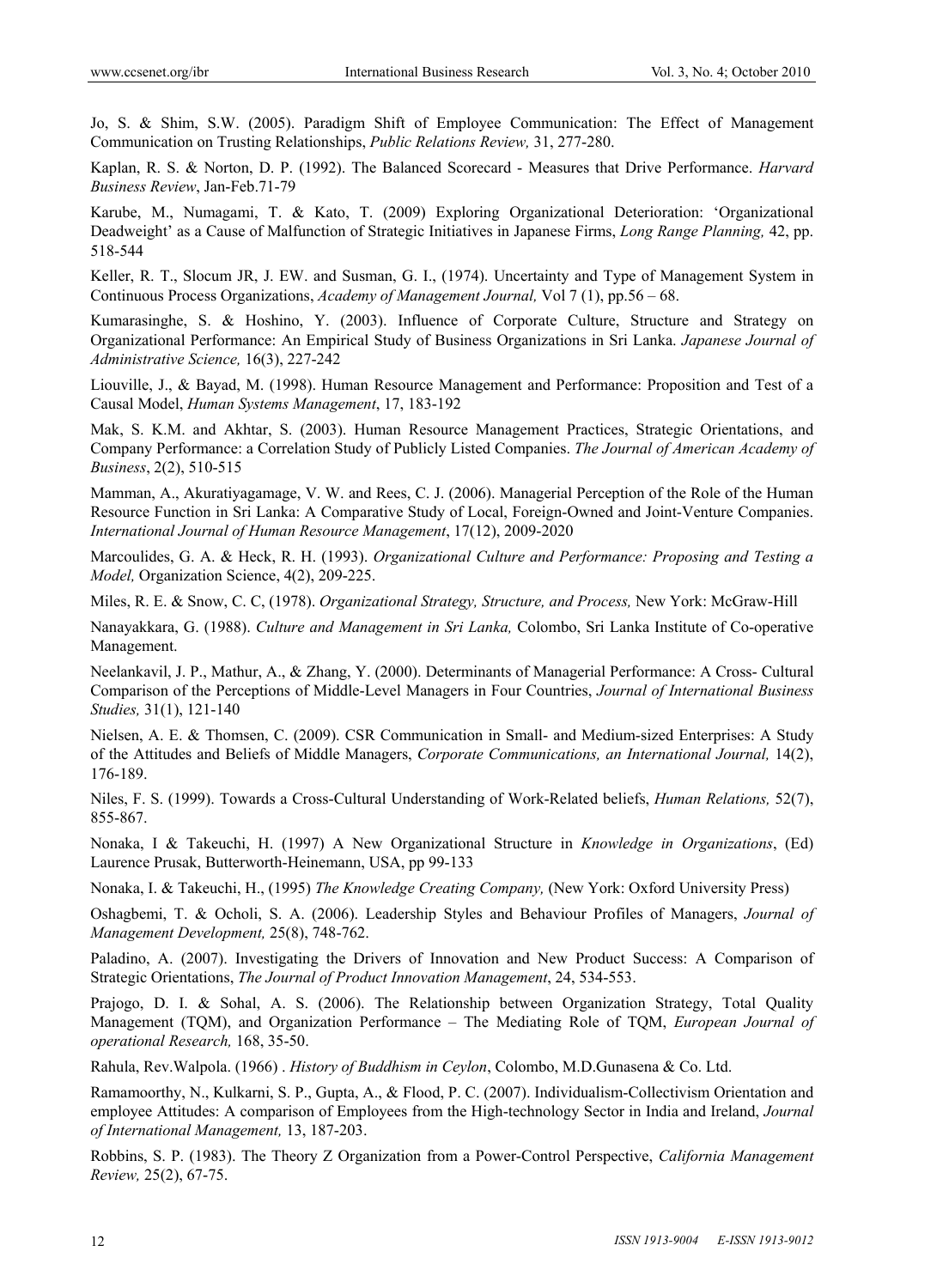Robson, M. J., Skarmaes, D., & Spyropoulou, S. (2006). Behavioural Attributes and Performance in International Strategic Alliances: Review and Future Directions. *International Marketing Review*, 23 (6), 585-609.

Rodsutti, M. C. & Swierczek, F. W. (2002). Leadership and Organizational Effectiveness in Multinational Enterprises in Southeast Asia, *Leadership & Organization Development Journal,* 23(5), 250-259

Rosenthal, R. & Rosnow, R. L. (1991). *Essentials of Behavioral Research: Methods and Data Analysis,*  Singapore: McGraw-Hill.

Schilit, W. K. (1987). An Examination of the Influence of Middle-Level Managers in Formulating and Implementing Strategic Decisions, *Journal of Management Studies*, 24(3), 271-293

Schmid, H. (2006). Leadership Styles & Leadership Changes in Human & Community Service Organizations, *Nonprofit Management & Leadership*, 17(2), 179-194.

Schmitt, N. (1996). Uses and Abuses of Coefficient Alpha, *Psychological Assessment,* 8(4), 350-353.

Spiliotopoulou, G. (2009). Reliability Reconsidered: Cronbach Alpha and Paediatric Assessment in Occupational Therapy, *Australian Occupational Therapy Journal,* 56, 150-155.

Thompson, J., (1967), *Organization in Action,* (New York; McGraw\_hill).

Walumbwa, F. O. & Lawler, J. J. (2003). Building Effective Organizations: Transformational leadership, Collectivist Orientation, Work-related Attitudes and Withdrawal behaviours in Three Emerging Economies, *International Journal of Human Resource management*, 14 (7), 1083-1101.

Weber, Max. (1947). *The Theory of Social and Economic Organizations,* trans. by A.M. Henderson and Talcott Parsons, Oxford University Press, Fair Lawn, N.J.

Westley, F. R. (1990). Middle Managers and Strategy: Microdynamics of Inclusion, *Strategic Management Journal*, 11, 337-351

White, R. & Lippitt, R. (1960). *Autocracy and Democracy*. Harper & Row, New York.

Wu, C., Neubert, M.J., & Yi, X., (2007), "Transformational Leadership, Cohesion Perceptions, and Employee Cynicism about Organizational Change; The Mediating Role of Justice Perceptions, *The Journal of Applied Behavioural Science,* Vol. 43 (3), pp. 327-351.

Xenikou, A. & Simosi, M. (2006). Organizational Culture and Transformational Leadership as Predictors of Business Unit Performance, *Journal of Managerial Psychology*, 21 (6), 566-579

Yang, J, Zhang, Z, & Tsui, A. S. (2010). Middle Manager Leadership and Frontline Employee Performance: Bypass, Cascading, and Moderating Effects, *Journal of Management Studies,* 47(4), 654-678

Zaleznik, A. (1990). The Leadership gap, *The Executive*, 4 (1), 7- 22

| Behavioural<br>&<br>performance | Total Sample*<br>$N = 121$ |           | Collectivistic<br>$N = 81$ |           | Individualistic<br>$N = 26$ |           |
|---------------------------------|----------------------------|-----------|----------------------------|-----------|-----------------------------|-----------|
| factors                         | Mean                       | <b>SD</b> | Mean                       | <b>SD</b> | Mean                        | <b>SD</b> |
| leadership                      | 2.7913                     | .49425    | 3.0000                     | .32914    | 2.1410                      | .32895    |
| communication                   | 2.8836                     | .58562    | 2.9600                     | .60766    | 2.7067                      | .49366    |
| group decision making           | 2.8078                     | .74356    | 2.8907                     | .72058    | 2.6273                      | .73884    |
| quality                         | 2.9965                     | .51798    | 3.0240                     | .52911    | 2.8692                      | .34382    |
| service                         | 3.1000                     | .60408    | 3.1234                     | .58577    | 2.9800                      | .54924    |
| innovation                      | 2.7788                     | .68662    | 2.8248                     | .67682    | 2.5972                      | .64440    |
| new idea proposals              | 2.6942                     | .71480    | 2.7368                     | .69510    | 2.6667                      | .76376    |
| satisfaction                    | 2.8704                     | .47543    | 2.9481                     | .45584    | 2.6087                      | .49901    |
| profit growth                   | 381.285                    | 1156.389  | 276.226                    | 575.568   | 805.331                     | 2241.835  |
| average sales growth            | 161.268                    | 575.607   | 112.189                    | 547.616   | 363.511                     | 747.408   |
| <b>ROI</b>                      | .1368                      | .1045     | .1387                      | .1154     | .1249                       | .0891     |

Table 1. Mean differences among organization groups

\* For quantitative measures total N=66, Collectivistic N=41, Individualistic N=25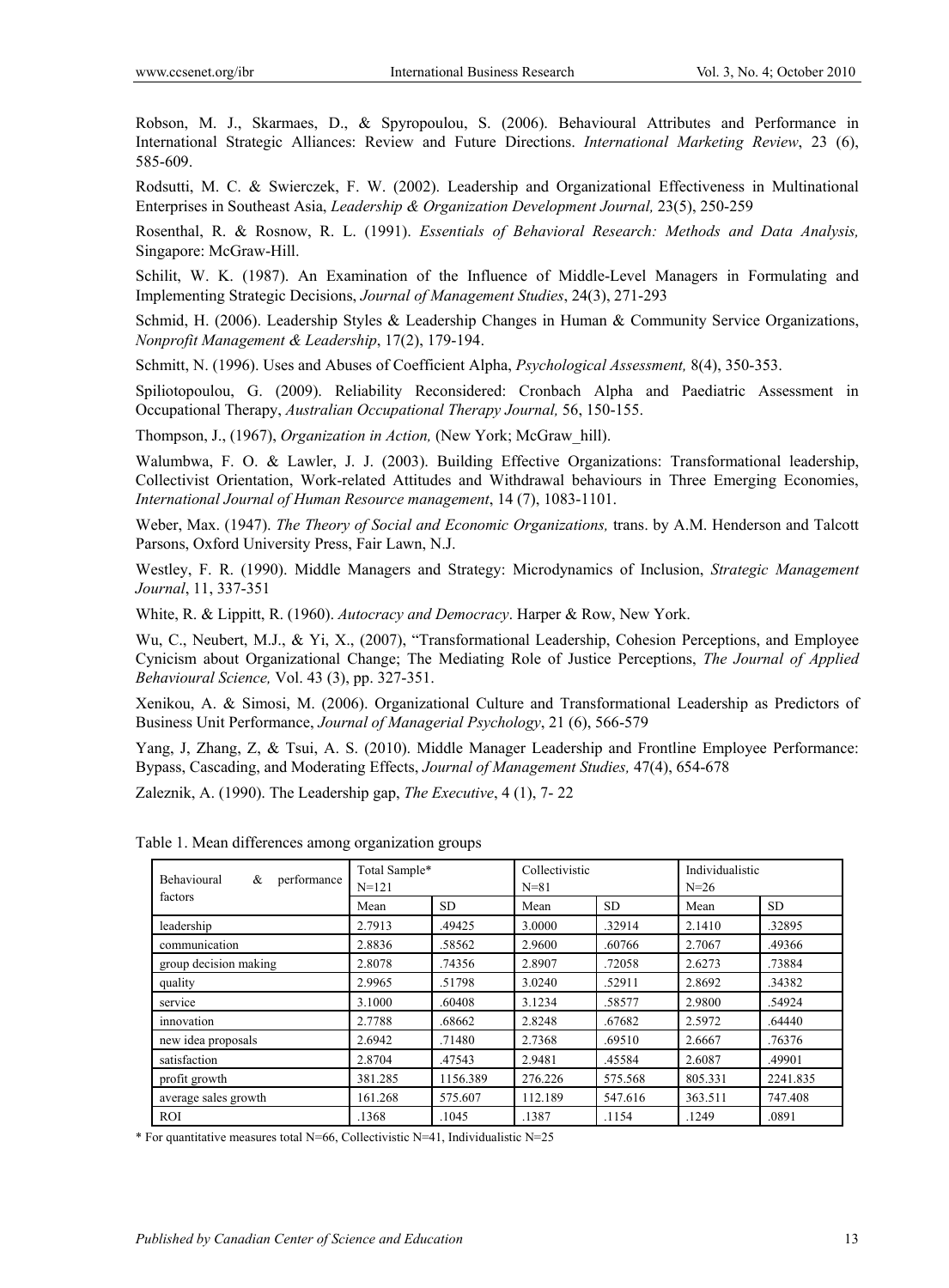| Dependent Variables | Independent Variables In the Model | $\overline{B}$ | <b>SEB</b> | ß    | t value    |
|---------------------|------------------------------------|----------------|------------|------|------------|
| Quality             | Communication                      | .178           | .083       | .204 | $2.151**$  |
|                     | Group decision making              | .334           | .067       | .470 | $4.963***$ |
|                     | Constant                           | 1.550          | .236       |      | $6.563***$ |
|                     | $R^2 = 345$ , $F = 23.75***$       |                |            |      |            |
| Service             | Communication                      | .181           | .104       | .182 | 1.745      |
|                     | Group decision making              | .280           | .083       | .349 | $3.353**$  |
|                     | Constant                           | 1.790          | .294       |      | $6.086***$ |
|                     | $R^2 = 211$ , $F = 12.00$ ***      |                |            |      |            |
| Innovation          | Communication                      | .327           | .115       | .280 | $2.847**$  |
|                     | Group decision making              | .330           | .093       | .348 | $3.537**$  |
|                     | Constant                           | .893           | .328       |      | 2.719**    |
|                     | $R^2 = 284$ , $F = 18.01***$       |                |            |      |            |
| New idea            | Communication                      | .273           | .144       | .214 | 1.902      |
|                     | Group decision making              | .271           | .113       | .269 | 2.387*     |
|                     | Constant                           | 1.118          | .386       |      | $2.895**$  |
|                     | $R^2 = 176$ , F=9.161***           |                |            |      |            |
| Satisfaction        | Communication                      | .017           | 093        | .021 | .183       |
|                     | Group decision making              | .174           | .073       | .270 | $2.375*$   |
|                     | Constant                           | 2.325          | .259       |      | 8.961***   |
|                     | $R^2=0.79$ , F=3.796*              |                |            |      |            |

Table2. Regression Results for Qualitative Performance Measures in the Total Sample (N=121)

(\*) is p< .05, (\*\*) is p<.01, (\*\*\*) is p<.001

Table 3. Regression Results for Qualitative Performance Measures under Collectivistic leaders

| Dependent Variables | Independent Variables in the Model | B       | <b>SEB</b> | β       | t value    |
|---------------------|------------------------------------|---------|------------|---------|------------|
| Quality             | Communication                      | .175    | .094       | .197    | 1.863      |
|                     | Group decision making              | .394    | .080       | .518    | $4.905***$ |
|                     | Constant                           | 1.395   | .297       |         | $4.691***$ |
|                     | $R^2 = 380$ , $F = 19.652$ ***     |         |            |         |            |
| Service             | Communication                      | .192    | .106       | .198    | 1.806      |
|                     | Group decision making              | .383    | .091       | .461    | $4.202***$ |
|                     | Constant                           | 1.458   | .339       |         | $4.306***$ |
|                     | $R^2 = 317$ , F=15.097***          |         |            |         |            |
| Innovation          | Communication                      | .339    | .129       | .296    | $2.625*$   |
|                     | Group decision making              | .321    | .110       | .328    | $2.906**$  |
|                     | Constant                           | .902    | .403       |         | $2.237*$   |
|                     | $R^2 = 267$ , F=12.204***          |         |            |         |            |
| New idea            | Communication                      | .304    | .154       | .247    | 1.972      |
|                     | Group decision making              | .238    | .122       | .244    | 1.953      |
|                     | Constant                           | 1.103   | .452       |         | 2.439*     |
|                     | $R^2 = 173$ , F=6.776**            |         |            |         |            |
| Satisfaction        | Communication                      | $-.033$ | .094       | $-.044$ | $-.353$    |
|                     | Group decision making              | .228    | .076       | .367    | $2.975**$  |
|                     | Constant                           | 2.391   | .290       |         | $8.234***$ |
|                     | $R^2 = 125$ , F=4.729*             |         |            |         |            |

(\*) is p < .05, (\*\*) is p < .01, (\*\*\*) is p < .001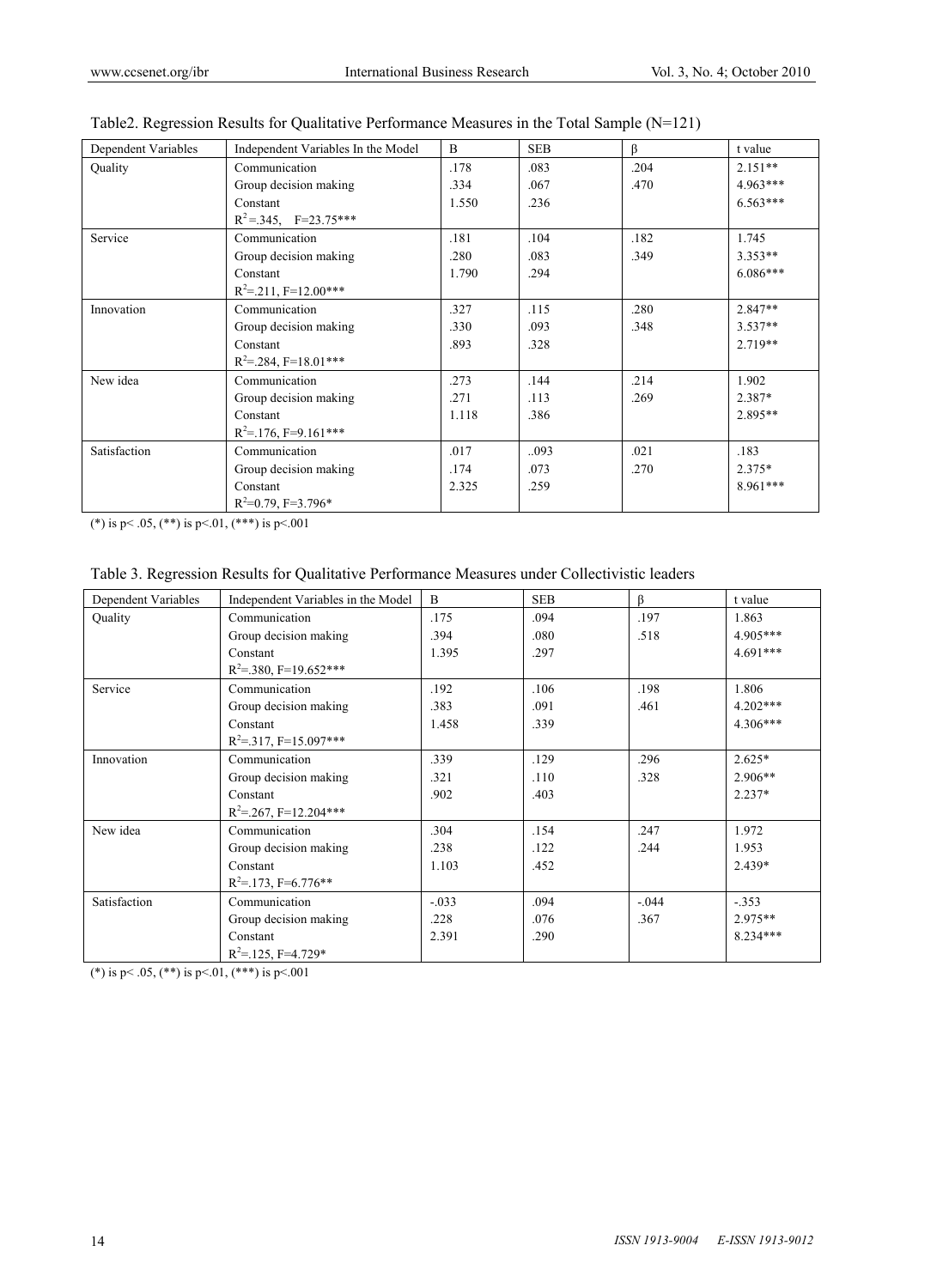| Dependent Variables | Independent Variables In | $\overline{B}$ | <b>SEB</b> | β       | t value  |
|---------------------|--------------------------|----------------|------------|---------|----------|
|                     | the Model                |                |            |         |          |
| Quality             | Communication            | .217           | .171       | .302    | 1.269    |
|                     | Group decision making    | .089           | .117       | .182    | .764     |
|                     | Constant                 | 2.044          | .419       |         | 4.882*** |
|                     | $R^2 = 177$ , F=2.048    |                |            |         |          |
| Service             | Communication            | .467           | .288       | .409    | 1.622    |
|                     | Group decision making    | .032           | .177       | .045    | .179     |
|                     | Constant                 | 1.607          | .654       |         | 2.458*   |
|                     | $R^2 = 189$ , F=2.104    |                |            |         |          |
| Innovation          | Communication            | .478           | .265       | .366    | 1.803    |
|                     | Group decision making    | .371           | .180       | .418    | 2.058    |
|                     | Constant                 | .292           | .660       |         | .442     |
|                     | $R^2 = 452$ , F=7.005**  |                |            |         |          |
| New idea            | Communication            | .647           | .502       | .365    | 1.290    |
|                     | Group decision making    | .233           | .355       | .186    | .657     |
|                     | Constant                 | .337           | 1.109      |         | .304     |
|                     | $R^2 = 246$ , F=2.282    |                |            |         |          |
| Satisfaction        | Communication            | .129           | .340       | .123    | .381     |
|                     | Group decision making    | $-.038$        | .217       | $-.056$ | $-.173$  |
|                     | Constant                 | 2.339          | .699       |         | 3.348**  |
|                     | $R^2 = 010$ , F= 077     |                |            |         |          |

(\*) is p < .05, (\*\*) is p < .01, (\*\*\*) is p < .001

Table 5. Regression Results for Quantitative Performance Measures for the Total Sample (N=66)

| Dependent Variables  | Independent Variables In<br>the Model                                         | B                                   | <b>SEB</b>                    | β                | t value                           |
|----------------------|-------------------------------------------------------------------------------|-------------------------------------|-------------------------------|------------------|-----------------------------------|
| Profit growth        | Communication<br>Group decision making<br>Constant<br>$R^2$ =0.16, F=.420     | $-103.794$<br>138.772<br>187.179    | 219.234<br>154.520<br>685.647 | $-069$<br>.131   | $-.473$<br>.898<br>.273           |
| Return on investment | Communication<br>Group decision making<br>Constant<br>$R^2$ =.124, F=3.673*   | $-.079$<br>.049<br>.224             | .034<br>.024<br>.105          | $-.323$<br>.284  | $-2.347*$<br>$2.062*$<br>$2.139*$ |
| Sales growth         | Communication<br>Group decision making<br>Constant<br>$R^2 = 0.046$ , F=1.226 | $-142.212$<br>$-128.602$<br>997.401 | 184.500<br>127.004<br>571.685 | $-112$<br>$-148$ | $-.771$<br>$-1.013$<br>1.745      |

(\*) is p < .05, (\*\*) is p < .01, (\*\*\*) is p < .001

| Table 6. Regression Results for Quantitative Performance Measures under Collectivistic Leaders ( $N=41$ ) |  |  |
|-----------------------------------------------------------------------------------------------------------|--|--|
|                                                                                                           |  |  |

| Dependent Variables  | Independent Variables In the Model | B          | <b>SEB</b> | ß       | t value    |
|----------------------|------------------------------------|------------|------------|---------|------------|
| Profit growth        | Communication                      | $-140.387$ | 200.704    | $-.109$ | $-.699$    |
|                      | Group decision making              | 310.735    | 147.560    | .328    | $2.106*$   |
|                      | Constant                           | $-217.144$ | 691.214    |         | $-314$     |
|                      | $R^2 = 103$ . F=2.243              |            |            |         |            |
| Return on investment | Communication                      | $-.110$    | .038       | $-421$  | $-2.899**$ |
|                      | Group decision making              | .062       | .028       | 323     | $2.226*$   |
|                      | Constant                           | .297       | .131       |         | $2.265*$   |
|                      | $R^2 = 220$ , $F = 5.501**$        |            |            |         |            |
| Sales growth         | Communication                      | 173.932    | 162.948    | .176    | 1.067      |
|                      | Group decision making              | $-6.456$   | 115.492    | $-.009$ | $-.056$    |
|                      | Constant                           | $-454.641$ | 554.608    |         | .417       |
|                      | $R^2 = 0.030$ . F= 590             |            |            |         |            |

(\*) is p < .05, (\*\*) is p < .01, (\*\*\*) is p < .001